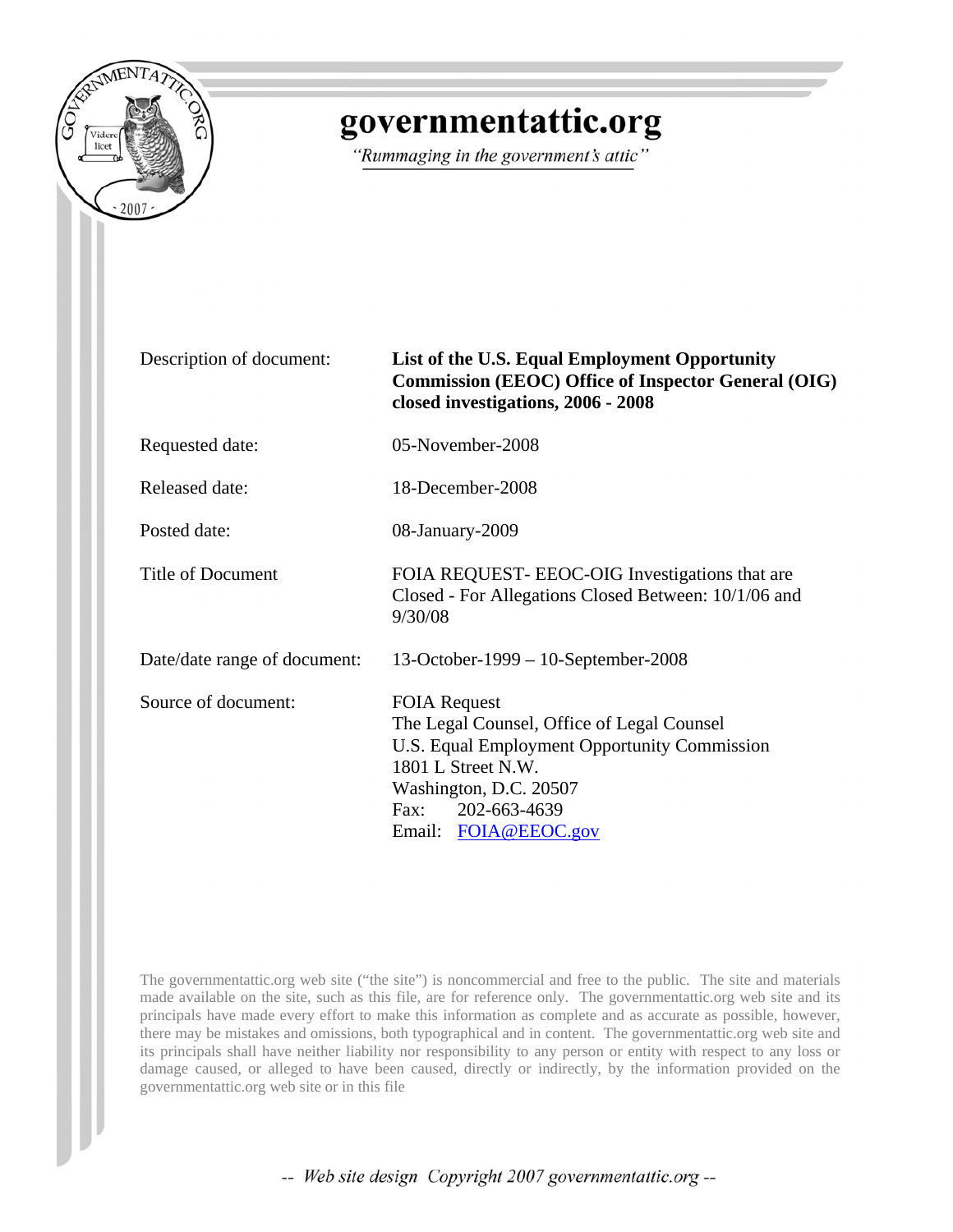

**DEC 1 82008**

## **Re: FOIA No. A9-01-FOIA-46**

Your Freedom of Information Act (FOIA/Privacy Act) request received in this office on November 5, 2008, has been processed. Our search began on November 6, 2008. All agency records in creation as of November 6, 2008, are within the scope of EEOC's search for responsive records. The paragraph(s) checked below apply:

- [ ] A portion of your request is neither granted nor denied because: [ ] Your request does not reasonably describe the records you wish disclosed or [] No records fitting the description of the records you seek disclosed exist or could be located after a thorough search. The remainder of your request is:
	- [] Granted
	- [] Denied pursuant to the subsections of the FOIA indicated at the end of this letter. An attachment to this letter explains the use of these exemptions in more detail.
	- [] Granted in part and denied in part. Portions not released are being withheld pursuant to the subsections of the FOIA indicated at the end of this letter. An attachment to this letter explains the use of these exemptions in more detail.
- [x] Your request is granted.
- [] Your request is denied pursuant to the subsections of the FOIA indicated at the end of this letter. An attachment to this letter explains the use of these exemptions in more detail.
- [] Your request is granted in part and denied in part. Portions not released are being withheld pursuant to the subsections of the FOIA indicated at the end of this letter. An attachment to this letter explains the use of these exemptions in more detail.
- [ ] You must send a check for made payable to the United States Treasurer and mail to the above address. Manual search and review time is billed per quarter hour based on the personnel category of the person conducting the search. Direct costs are billed for computer searches and in certain other circumstances. Photocopying is billed at \$.15 per page. 29 C.F.R. §1610.15. The attached Comments page will further explain any direct costs assessed. The fee has been computed as follows: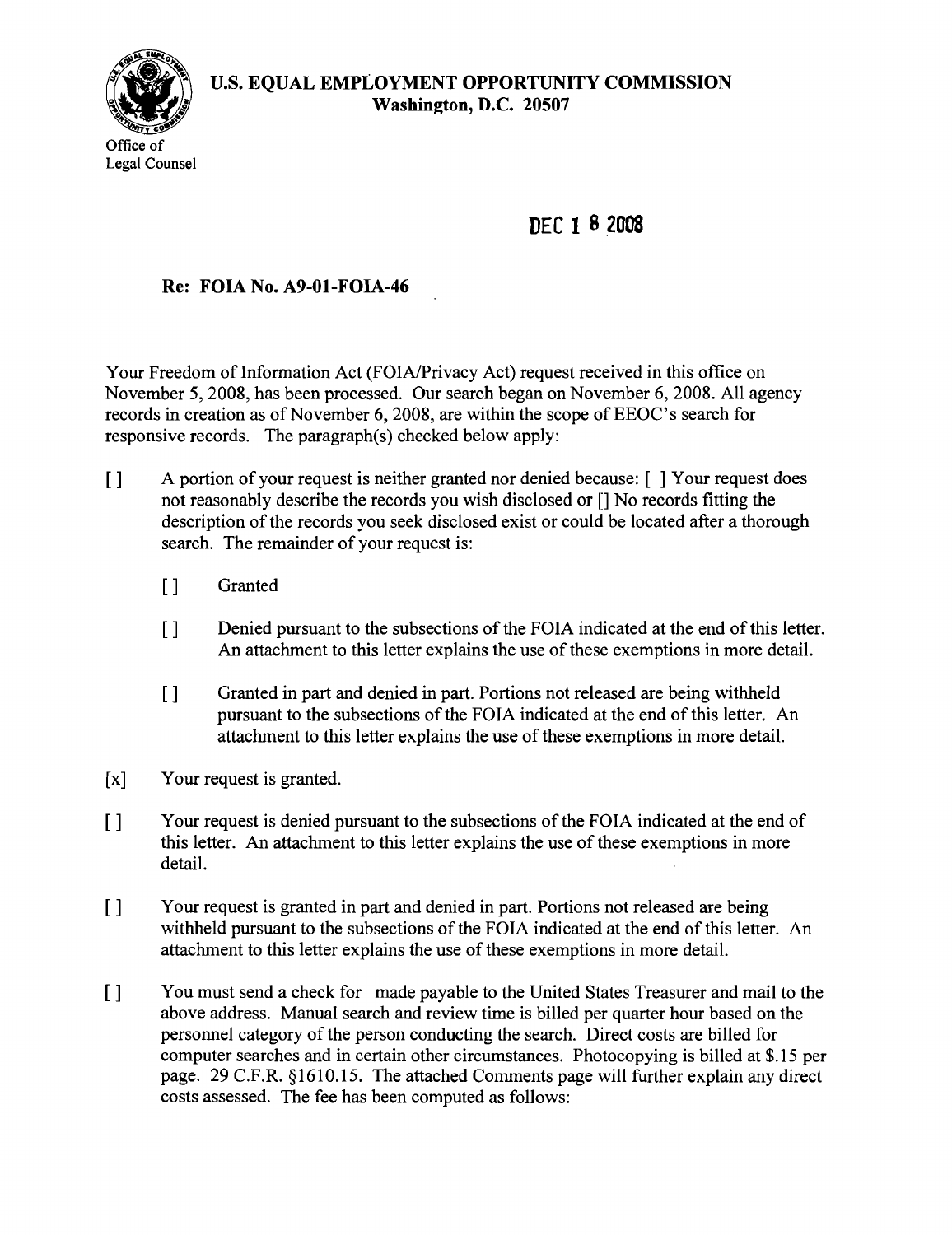- [ ] Commercial use requests: [ ] pages of photocopying; [ ] quarter hour(s) of [ ] review time; and  $\lceil \cdot \rceil$  quarter hour(s) of  $\lceil \cdot \rceil$  search time; Direct costs are billed in the amount of  $\lceil \ \rceil$  for  $\lceil \ \rceil$ .
- [ ] Requests by educational or noncommercial scientific institutions or representatives of the news media:  $\lceil \cdot \rceil$  pages of photocopying. The first 100 pages are provided free of charge.
- [] All other requests: [] pages of photocopying and [ ] quarter hour(s) of [ ] search time. Direct costs are billed in the amount of.15 cents per page [for copying]. The first 100 pages and 2 hours of search time are provided free of charge.
- [] The disclosed records are enclosed. No fee is charged because the cost of collecting and processing the chargeable fee equals or exceeds the amount of the fee. 29 C.F.R.  $\delta$ 161O.15(d).
- [ ] The disclosed records are enclosed. Photocopying and search fees have been waived pursuant to 29 C.F.R. § 1610.14.
- [] You may appeal this decision by writing within thirty calendar days of receipt of this letter to the Office of Legal Counsel FOIA Programs, Equal Employment Opportunity Commission, 131 M Street, N.E, Suite 5NW02E, Washington, D.C. 20507. Your appeal will be governed by 29 C.F.R. § 1610.11.
- [x] See attached Comments page for further information.

Sincerely,

Stephanie D. Garner Assistant Legal Counsel/FOIA

Applicable Sections of the Freedom of Information Act, 5 U.S.C.  $\S$  552(b):

| [1(2)]                             | 1(4)                     |
|------------------------------------|--------------------------|
| [1 (3)(A)]                         | $\lceil \ \rceil$ (5)    |
| [] Section 706(b) of Title VII     | 1(6)                     |
| [] Section 709(e) of Title VII     | $\lceil (7)(A) \rceil$   |
| [1(3)(B)]                          | [1 (7)(C)]               |
| $[$   41 U.S.C. $\S253b(m)$ of the | (7)(D)                   |
| National Defense Authorization     | [ ] Other (see attached) |
| Act                                |                          |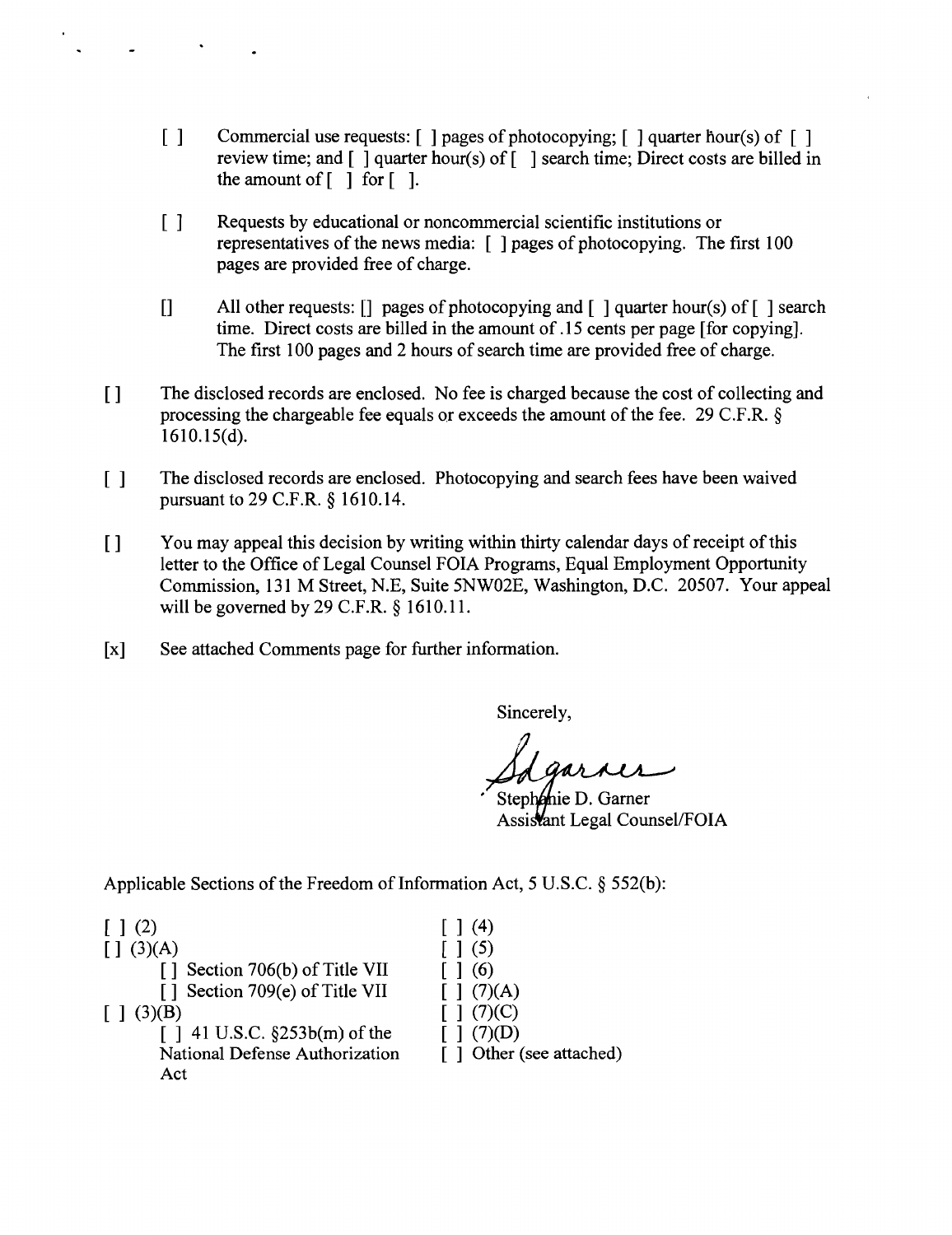## **Re: FOIA No. A9-01-FOIA-46**

 $\mathcal{A}^{\mathcal{A}}$ 

 $\bullet$ 

## COMMENTS PAGE

Your request for a printout or a list of the Office of Inspector General closed investigations is granted. Enclosed is the responsive data for the period of October 1, 2006 to the present.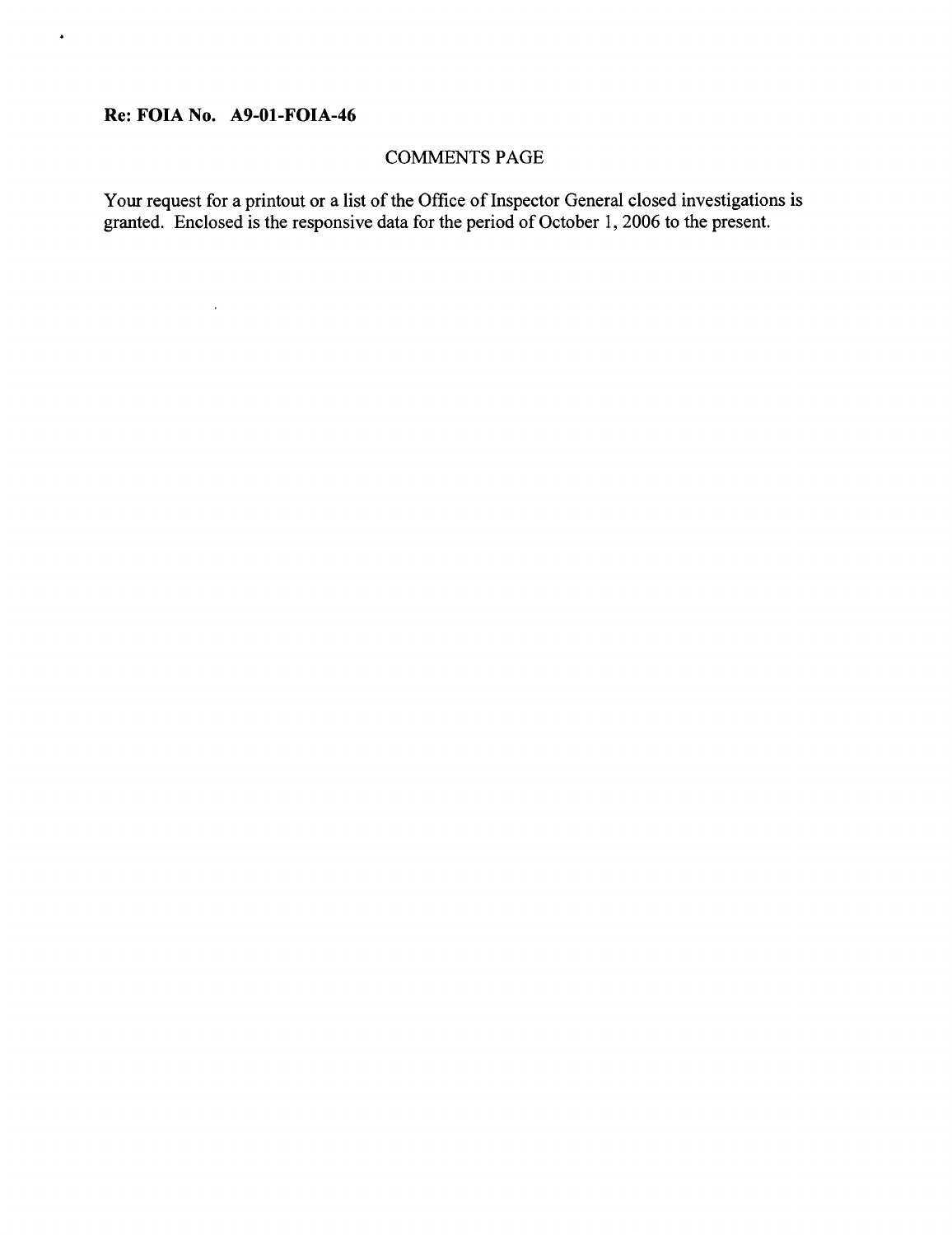# *FOIA REQUEST* **-** *EEOC-DIG Investigations that are Closed*

# For Allegations Closed Between: 10/1/06 and 9/30/08 *Investigative Number Date Rec'd* 000 - Charge Processing *Date Closed* 207 2766 12-Jun-07 6/26/2007 Summary for 'Issue 1'= 000 - Charge Processing (1 detail record) 100 - Gross Mismanagement/Misconduct 207 2695 12-Nov-06 12/15/2006 208 2815 01-0ct-07 10/30/2007 2082831 09-Nov-07 1/8/2008 2082828 14-Nov-07 11/19/2007 207 2777 03-Aug-07 8123/2007 207 2697 29-Nov-06 12/15/2006 208 2859 20-Feb-08 2/25/2008 207 2690 31-0ct-06 7/17/2007 2082928 30-Jul-08 8/13/2008 2052588 15-Sep-05 10/17/2006

 $\mathbf{A}$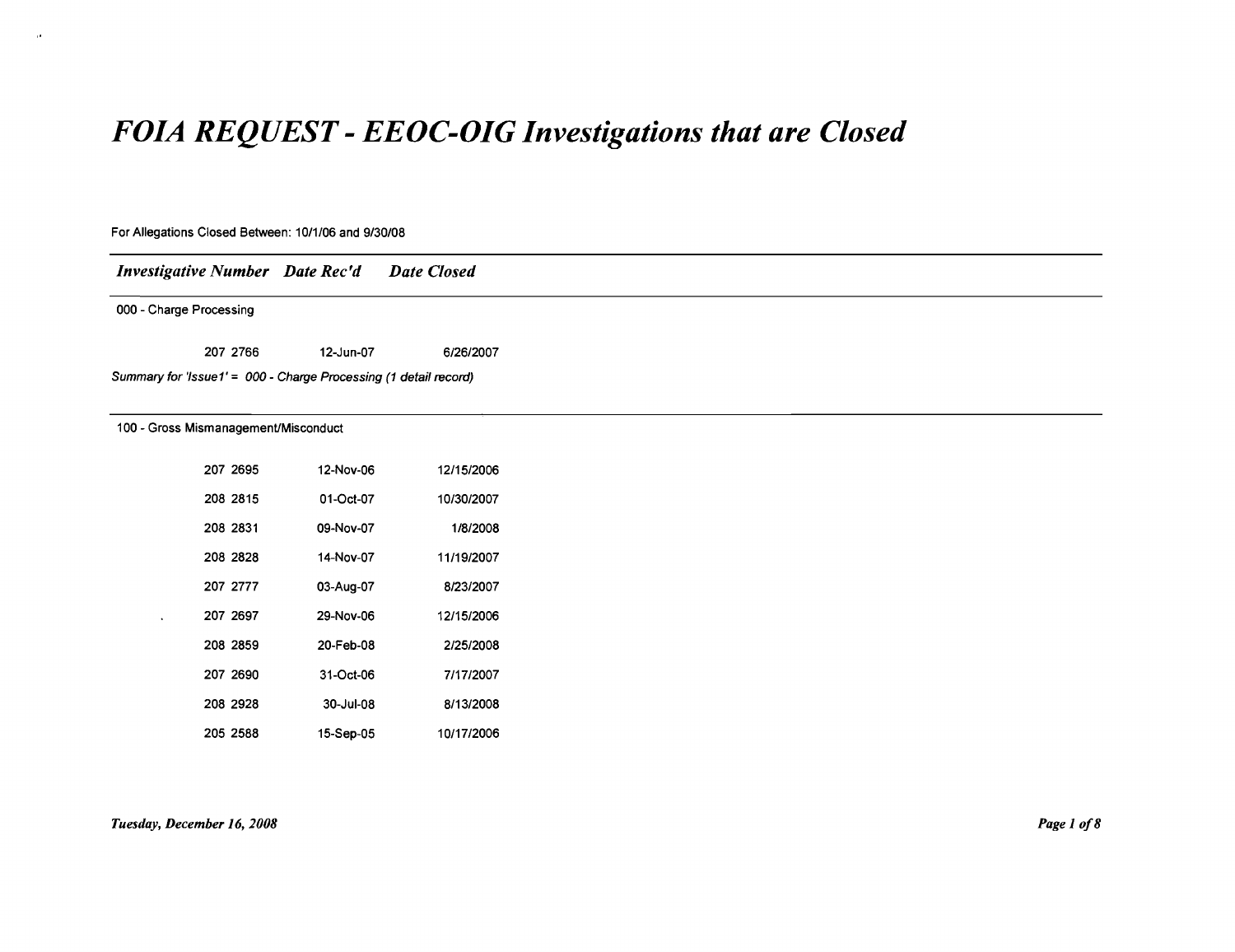$\langle \cdot \rangle$ 

 $\sim 10^{-11}$ 

|                     |                              |                                                                       | Summary for 'Issue1' = 100 - Gross Mismanagement/Misconduct (10 detail records) |
|---------------------|------------------------------|-----------------------------------------------------------------------|---------------------------------------------------------------------------------|
| 1000-Threat         |                              |                                                                       |                                                                                 |
|                     | 207 2756                     | 09-May-07                                                             | 7/24/2007                                                                       |
|                     | 206 2622                     | 16-Dec-05                                                             | 6/1/2007                                                                        |
|                     |                              | Summary for 'Issue1' = 1000-Threat (2 detail records)                 |                                                                                 |
|                     | 104 - Misuse of Credentials  |                                                                       |                                                                                 |
|                     | 206 2624                     | 09-Feb-06                                                             | 5/16/2007                                                                       |
|                     |                              | Summary for 'Issue1' = 104 - Misuse of Credentials (1 detail record)  |                                                                                 |
| 106 - Pre-Selection |                              |                                                                       |                                                                                 |
|                     | 208 2886                     | 04-May-08                                                             | 5/16/2008                                                                       |
|                     |                              | Summary for 'Issue1' = 106 - Pre-Selection (1 detail record)          |                                                                                 |
|                     | 107 - Preferential Treatment |                                                                       |                                                                                 |
|                     | 208 2930                     | 27-Aug-08                                                             | 8/28/2008                                                                       |
|                     |                              | Summary for 'Issue1' = 107 - Preferential Treatment (1 detail record) |                                                                                 |
| 1102 - Employment   |                              |                                                                       |                                                                                 |
|                     | 208 2823                     | 30-Oct-07                                                             | 11/7/2007                                                                       |

*Tuesday, December* 16, *1008*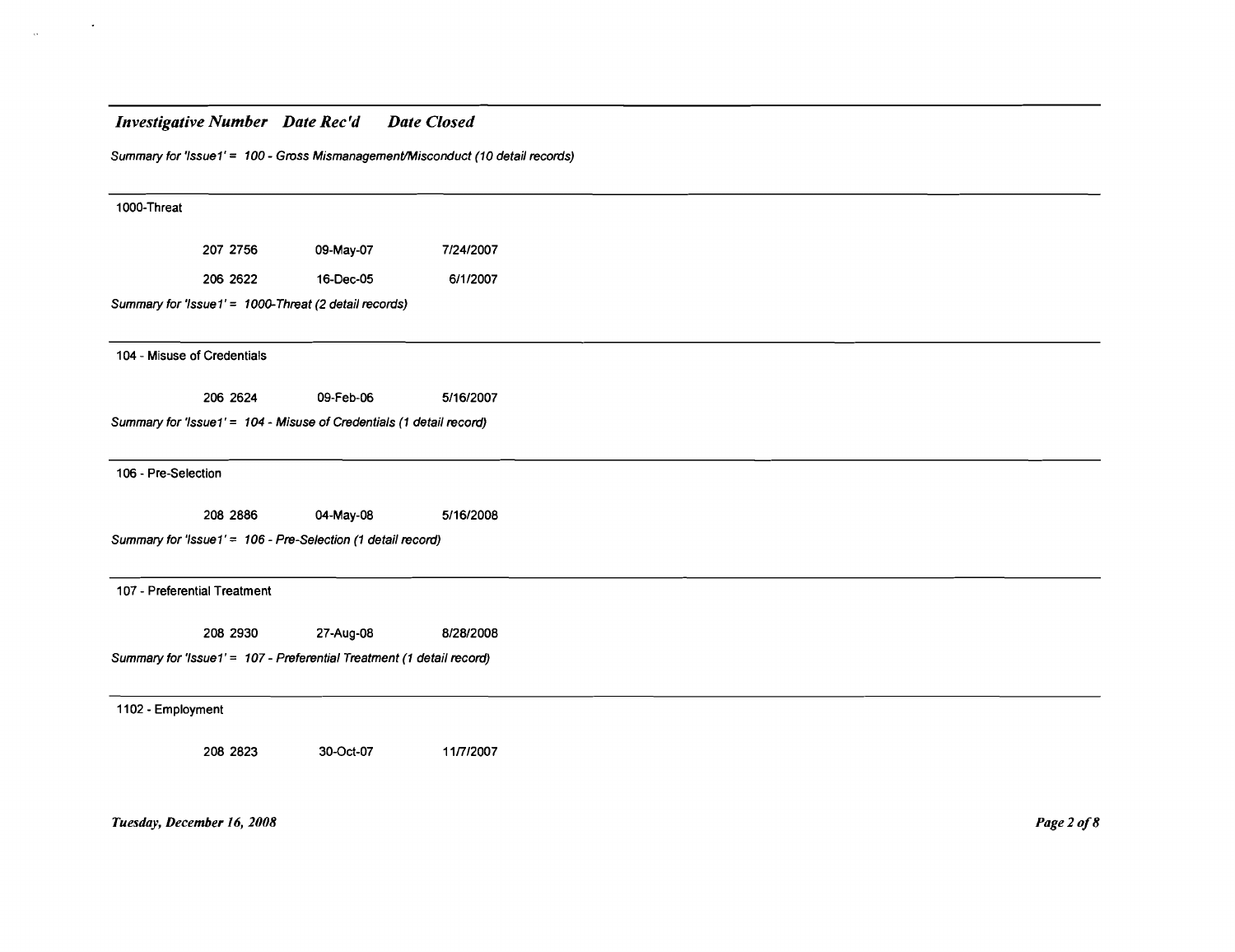208 2912 07-Jul-08 7/24/2008

Summary for 'Issue1' = 1102 - Employment (2 detail records)

1103 - Request for Information

| 208 2936 | 10-Sep-08 | 9/17/2008 |
|----------|-----------|-----------|
| 207 2759 | 22-May-00 | 5/22/2007 |

Summary for 'Issue1' = 1103 - Request for Information (2 detail records)

1105 - Contact OIG in Error

| 207 2723 | 26-Feb-07 | 2/28/2007 |
|----------|-----------|-----------|
| 206 2681 | 03-Oct-06 | 10/3/2006 |

Summary for 'Issue1' = 1105 - Contact OIG in Error (2 detail records)

117 - Solicitations of Federal Property

207 2804 01-0ct-Q7 31312008

Summary for 'Issue1' = 117 - Solicitations of Federal Property (1 detail record)

118 - Sexual harassment

205 2495 01-Dec-04 5/14/2007

Summary for 'Issue 1' = 118 - Sexual harassment (1 detail record)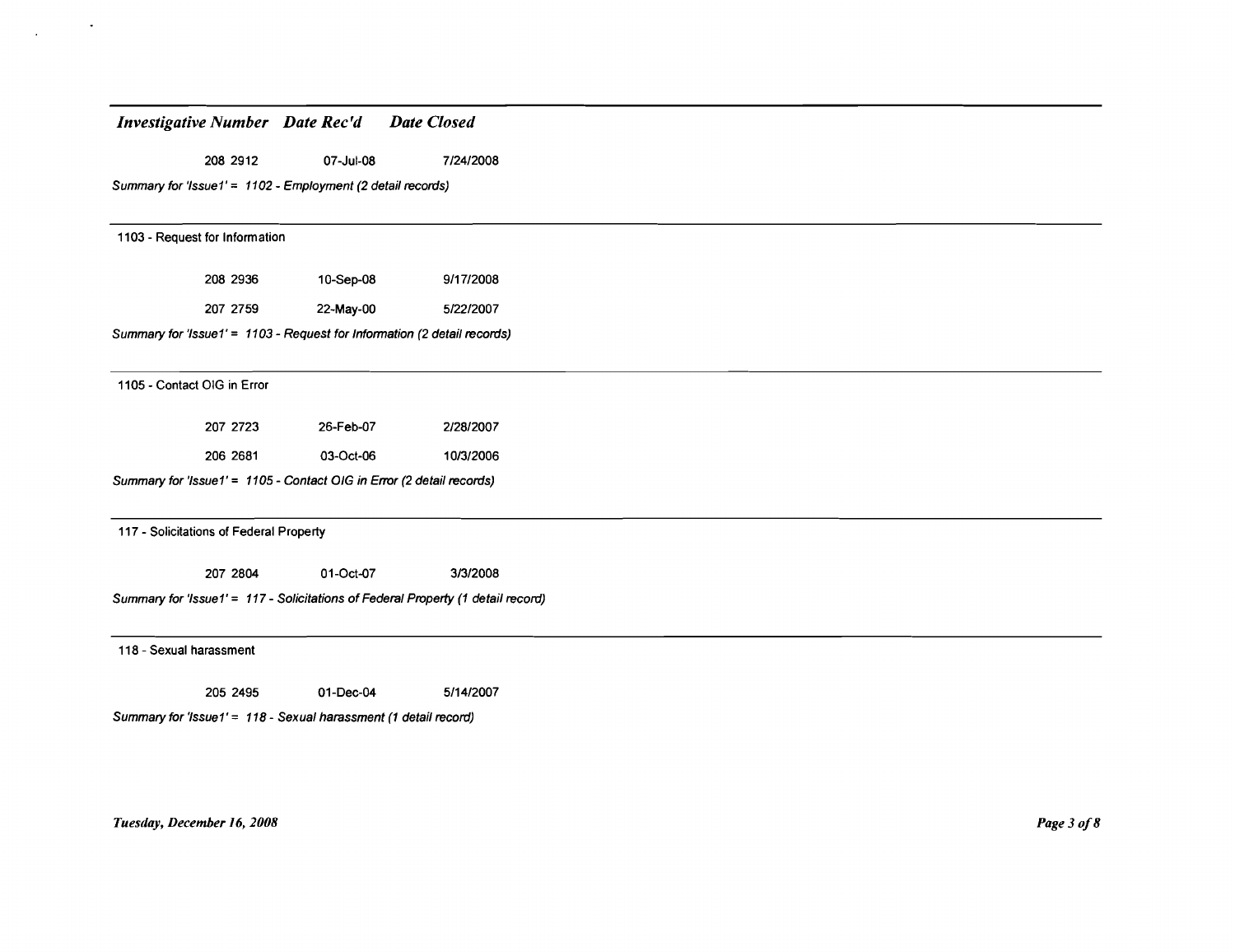$\bullet$ 

 $\cdot$ 

 $\lambda$ 

|                            | 199 - Other Gross Mismanagement/Misconduct |                                                                        |                                                                                      |  |  |  |
|----------------------------|--------------------------------------------|------------------------------------------------------------------------|--------------------------------------------------------------------------------------|--|--|--|
|                            | 207 2693                                   | 06-Nov-06                                                              | 11/16/2006                                                                           |  |  |  |
|                            | 208 2812                                   | 01-Oct-07                                                              | 10/29/2007                                                                           |  |  |  |
|                            | 208 2814                                   | 13-Sep-07                                                              | 10/31/2007                                                                           |  |  |  |
|                            |                                            |                                                                        | Summary for 'Issue1' = 199 - Other Gross Mismanagement/Misconduct (3 detail records) |  |  |  |
| 200 - Ethics               |                                            |                                                                        |                                                                                      |  |  |  |
|                            | 206 2632                                   | 06-Mar-06                                                              | 6/20/2007                                                                            |  |  |  |
|                            | 207 2768                                   | 21-Jun-07                                                              | 9/5/2007                                                                             |  |  |  |
|                            |                                            | Summary for 'Issue1' = 200 - Ethics (2 detail records)                 |                                                                                      |  |  |  |
|                            | 204 - Outside Practice of Law              |                                                                        |                                                                                      |  |  |  |
|                            | 204 2418                                   | 16-Mar-04                                                              | 11/15/2006                                                                           |  |  |  |
|                            |                                            | Summary for 'Issue1' = 204 - Outside Practice of Law (1 detail record) |                                                                                      |  |  |  |
| 207 - Conflict of Interest |                                            |                                                                        |                                                                                      |  |  |  |
|                            | 205 2497                                   | 01-Dec-04                                                              | 7/17/2007                                                                            |  |  |  |
|                            | 206 2670                                   | 21-Aug-06                                                              | 9/19/2007                                                                            |  |  |  |
|                            | 207 2728                                   | 05-Mar-07                                                              | 5/13/2008                                                                            |  |  |  |

205 2533 21-Apr-05 11/23/2007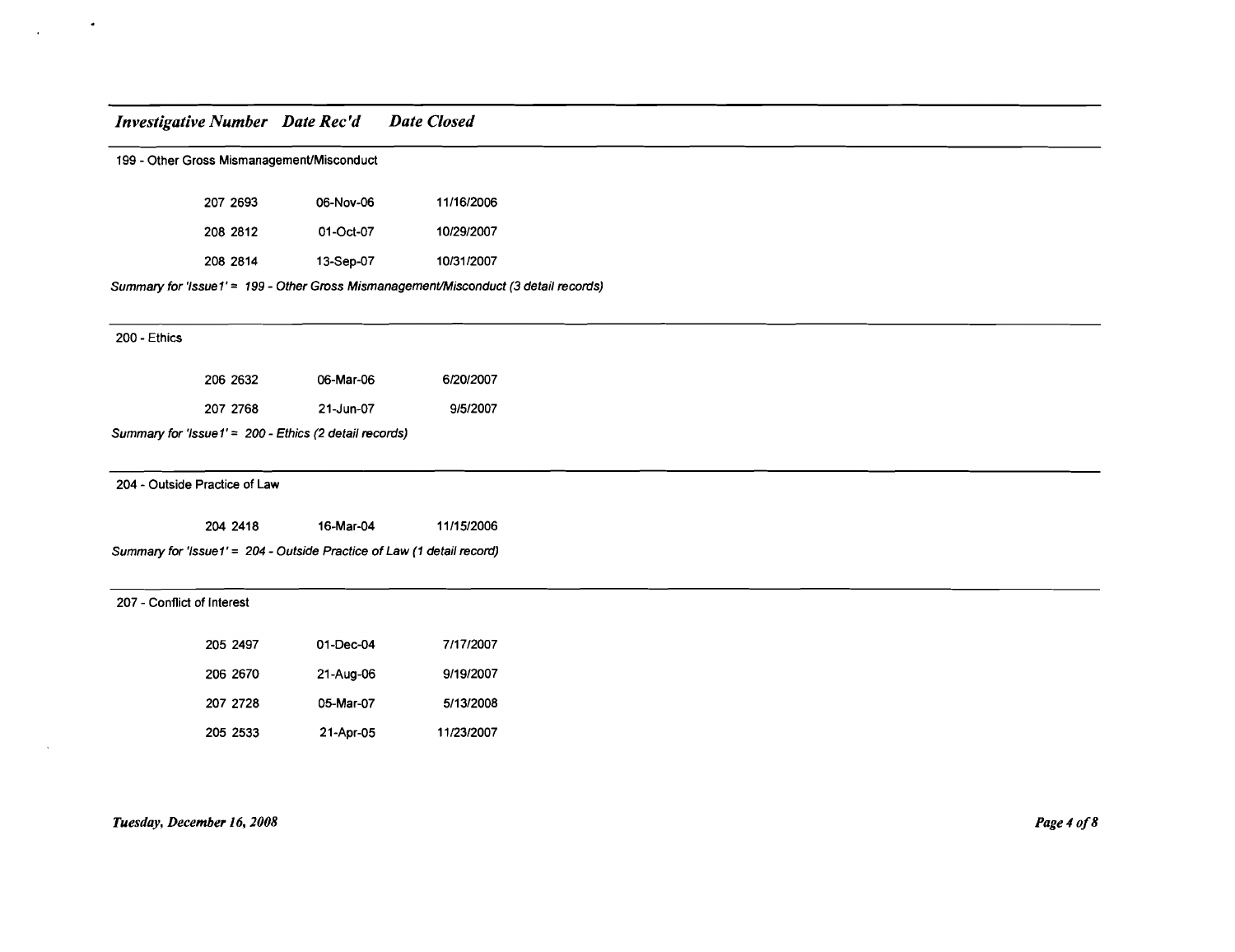# *Investigative Number Date Rec'd Date Closed* Summary for 'Issue  $1' = 207$  - Conflict of Interest (4 detail records) 299 - Other Ethics 204 2395 01-Jan-04 3/29/2007 Summary for 'Issue1' = 299 - Other Ethics (1 detail record) 300 - Theft 207 2767 22-Jun-07 Summary for 'Issue  $1' = 300$  - Theft (1 detail record) 400 - Fraud (Minor) 11/25/2007 204 2396 08-Dec-03 1/2512007 200 2000 13-0ct-99 9118/2007 Summary for 'Issue 1' = 400 - Fraud (Minor) (2 detail records) 401 - Time and Attendance Fraud 208 2887 08-May-08 5/28/2008 207 2699 11-Dec-06 5/31/2007

Summary for 'Issue 1' = 401 - Time and Attendance Fraud (2 detail records)

500 - Fraud (Major)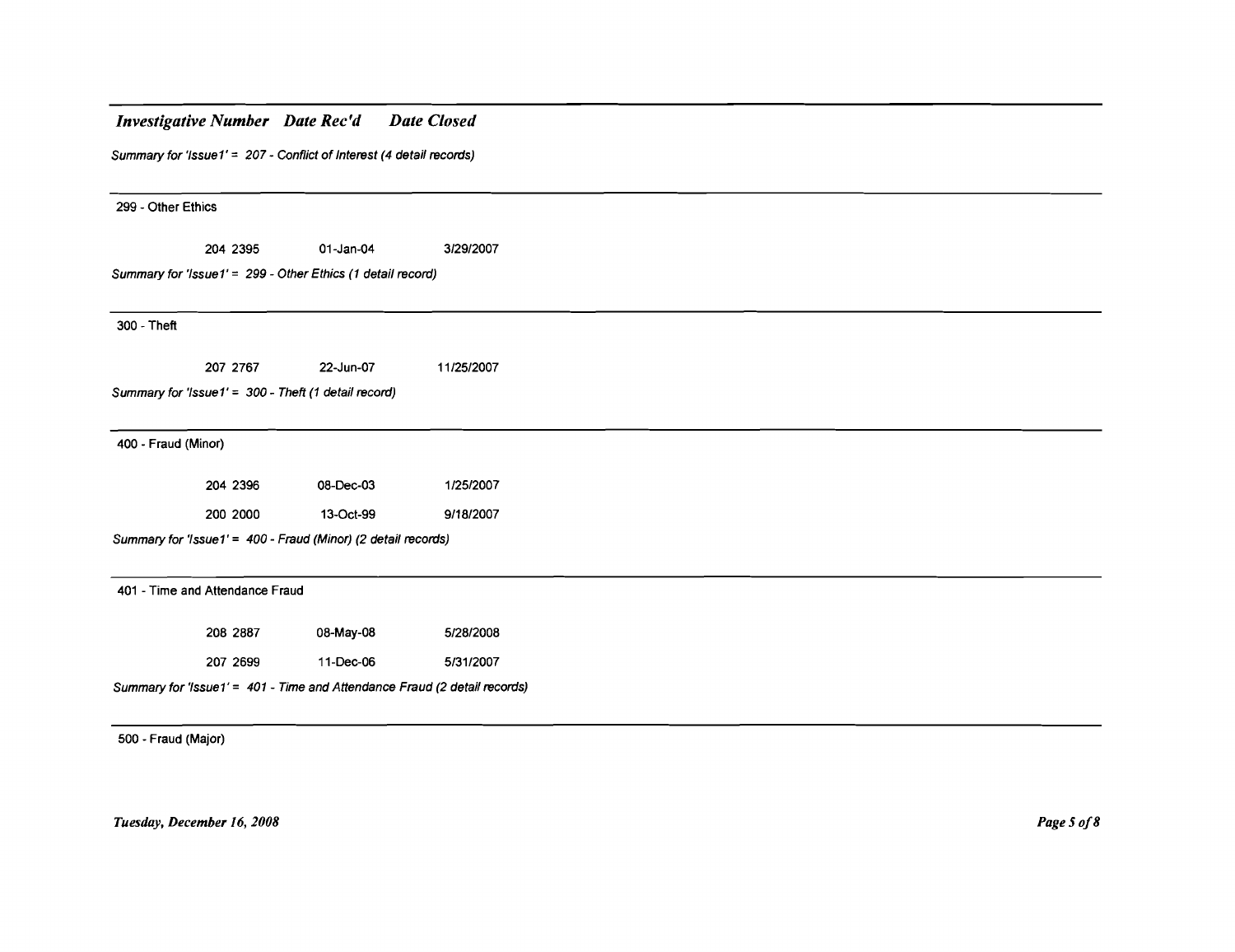$\bullet$ 

| 8/6/2007   | 30-Jun-05 | 205 2566 |
|------------|-----------|----------|
| 3/27/2007  | 15-Jul-05 | 205 2571 |
| 9/17/2008  | 30-Aug-08 | 208 2933 |
| 7/28/2008  | 20-May-08 | 208 2895 |
| 11/14/2007 | 14-Nov-07 | 208 2826 |
| 7/10/2007  | 11-May-05 | 205 2547 |
| 3/29/2007  | 29-Sep-06 | 206 2680 |
| 1/8/2008   | 13-Sep-07 | 207 2795 |
| 4/9/2008   | 28-Sep-07 | 207 2805 |
| 2/28/2008  | 24-Jan-08 | 208 2847 |

Summary for 'Issue1' = 500 - Fraud (Major) (10 detail records)

### 502 - Theft/Misappropriation of GOy't Property

| 208 2806 | 05-Oct-07 | 4/8/2008  |
|----------|-----------|-----------|
| 204 2461 | 30-Apr-04 | 7/11/2007 |
| 204 2474 | 01-Oct-04 | 7/30/2008 |

Summary for 'lssue1' = 502 - TheftlMisappropriation of Gov't Property (3 detail records)

| 504 - Computer Fraud |          |           |            |
|----------------------|----------|-----------|------------|
|                      | 208 2819 | 19-Oct-07 | 11/21/2007 |
|                      | 208 2876 | 03-Apr-08 | 7/28/2008  |
|                      | 207 2780 | 10-Aug-07 | 8/23/2007  |

### *Tuesday, December* 16, *2008*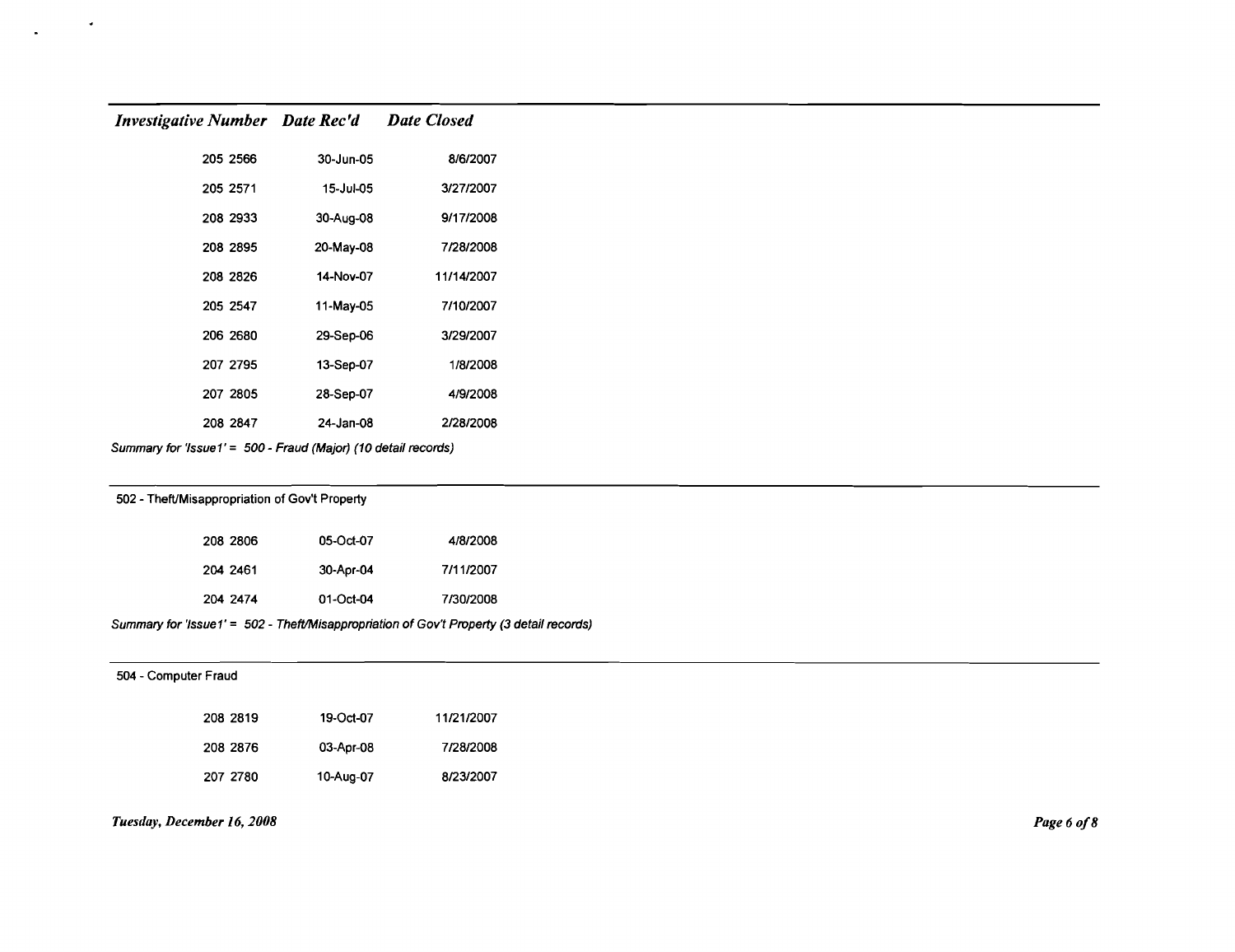| <b>Investigative Number Date Rec'd</b>                                    |           | <b>Date Closed</b> |  |  |
|---------------------------------------------------------------------------|-----------|--------------------|--|--|
| Summary for 'Issue1' = 504 - Computer Fraud (3 detail records)            |           |                    |  |  |
| 505 - Contract/Procurement Fraud                                          |           |                    |  |  |
|                                                                           |           |                    |  |  |
| 208 2898                                                                  | 27-May-08 | 7/29/2008          |  |  |
| Summary for 'Issue1' = 505 - Contract/Procurement Fraud (1 detail record) |           |                    |  |  |
| 506 - Forgery                                                             |           |                    |  |  |
| 207 2707                                                                  | 26-Dec-06 | 11/9/2007          |  |  |
| 207 2724                                                                  | 06-Feb-07 | 9/20/2007          |  |  |
| Summary for 'Issue1' = 506 - Forgery (2 detail records)                   |           |                    |  |  |
| 599 - Other Major Fraud                                                   |           |                    |  |  |
| 207 2713                                                                  | 11-Jan-07 | 4/25/2007          |  |  |
| Summary for 'Issue1' = 599 - Other Major Fraud (1 detail record)          |           |                    |  |  |
| 600 - Other Criminal Violations                                           |           |                    |  |  |
| 206 2682                                                                  | 03-Oct-06 | 1/23/2007          |  |  |
| Summary for 'Issue1' = 600 - Other Criminal Violations (1 detail record)  |           |                    |  |  |
| 605 - Alteration or Destruction of Official Documents                     |           |                    |  |  |
| 206 2678                                                                  | 15-Sep-06 | 6/19/2007          |  |  |
|                                                                           |           |                    |  |  |
|                                                                           |           |                    |  |  |

*Tuesday, December* 16, *2008*

 $\bullet$ 

 $\omega$